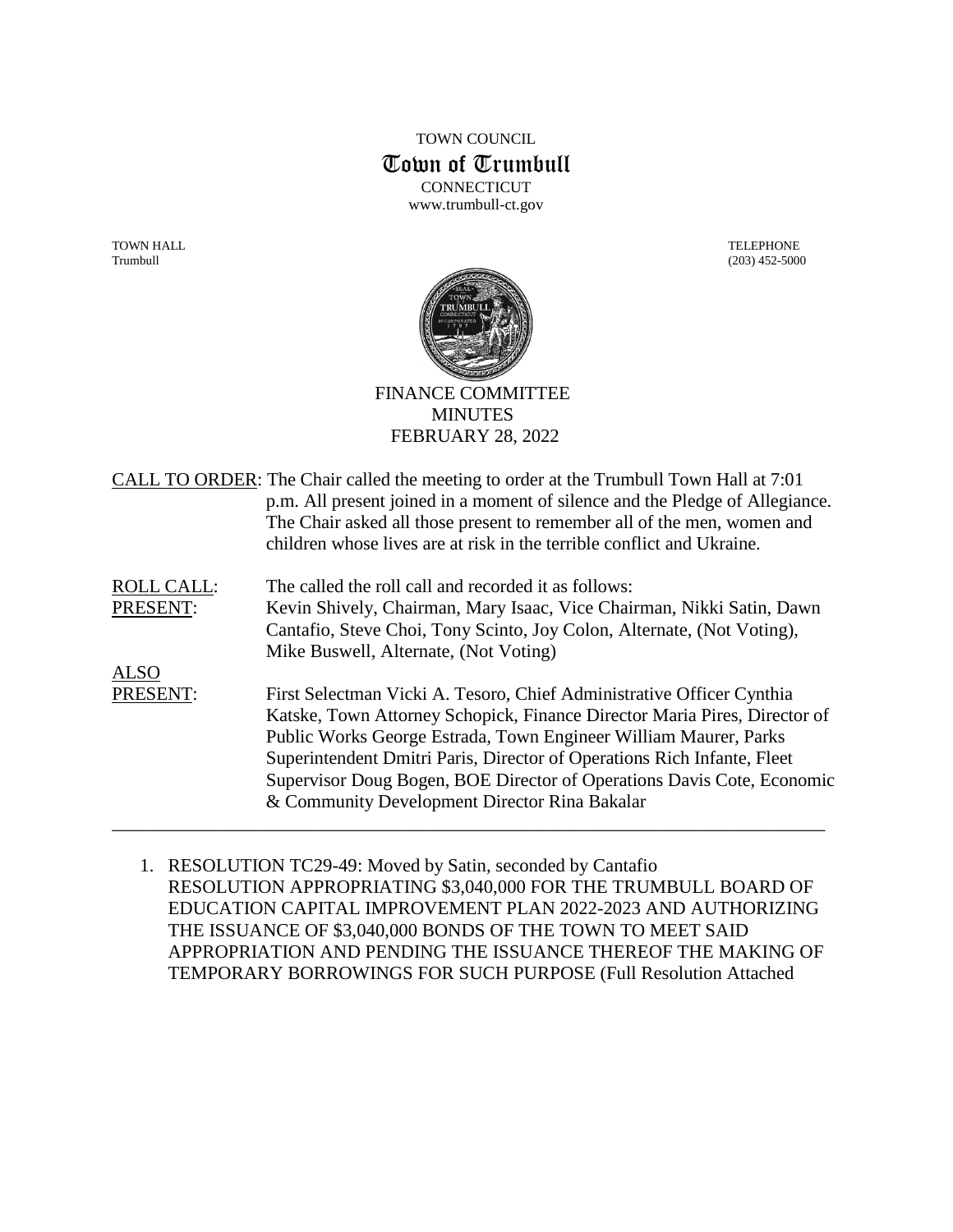\*The Chair explained the committee would work from the spreadsheet contained in the agenda packet taking questions from the committee members.

The following is a summary of the explanations for the committee members' questions:

Mr. Cote of the BOE was present and reviewed the following with the committee:

*HVAC Electrical Panel*: The electrical panel for the HVAC system was pushed out because they wanted to have a schematic design developed so that they would better know what their power needs would before they make improvements to the infrastructure.

*THS Press Box Design (Baseball/Softball) \$25,000 v. Athletic Field Storage \$75,000:* The \$75,000 is for a new press box with storage at the new soccer field. It would have a cat walk/roof area where events could be filmed and would also be used by the marching band, (the conductor could direct from the roof area). The other line item, (\$25,000) represents repairs to existing buildings at the baseball/softball fields (baseball field press box siding and wood root and the softball field stairs).

*THS Wellness Center*: The Chair explained there had already been \$35,000 allocated but it was not enough to fully design. When bonding, it doesn't necessarily mean the money will actually be spent. They have been reassured by department heads that they will make every effort to come in under the amount. This represents earmark funds to complete the design.

*HVAC Various Schools*: Line items represent increasing ventilation in the classrooms, the focus is not air conditioning. They are unable to provide proper outside air intake into these rooms. Most of the classrooms in the district, especially the elementary and middle schools, have an inefficient unit ventilator. When bringing outside air in they won't be able to temper the air, that's when the air conditioning may be introduced to chill and/or heat the air. The focus is to increase ventilation through the classrooms. Mr. Cote confirmed no one should be under the impression the schools are getting central air in the schools. The Chair stated this is a matter of safety to properly ventilate classrooms and realize efficiencies.

*HVAC Filters*: This line item represents replacement of much denser filters. The CDC and the DPH recommended a higher filter, but it was too tough on the equipment and created static pressure, (the fans had a hard time blowing the air through the filters). They have been using MERV 11 filters and have made a major investment in replacing the filters.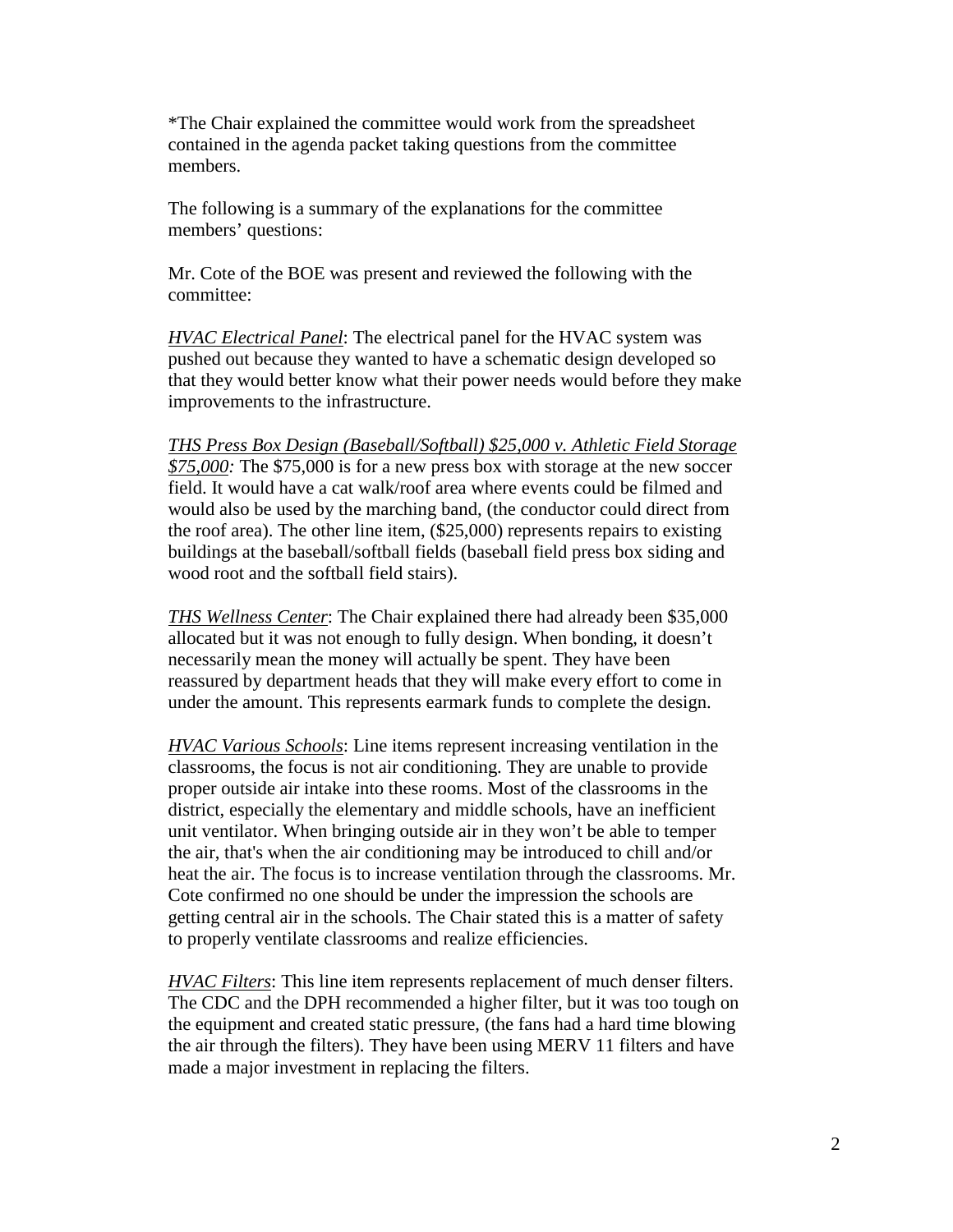*Jane Ryan School Concrete and Pavement Issues, (See picture in the backup):* Mr. Cote could not speak to how this deteriorated over time or the available funding for his predecessors. After they fix the issues they hope to get more than 10 years life, the pictures represent 50-60 year old facilities. Things need to be designed and put out to bid before they know how the supply chain might affect the projects. The staircase is not closed and is not in an eminent state of collapse.

*Madison Middle School Lockers*: Mr. Cote couldn't answer if they will be able to get the lockers due to supply chain issues. He is following through on these because he knows it was in last year's capital plan and agrees they need to be done.

*Long Hill Building Paving, (\$215,000)*: Mr. Maurer explained the paving needs to be addressed, even if it is decided down the road to do something else with the building. The parking lot needs to be addressed now before someone gets hurt. Work was recently done on the septic at the building over the course of two weekends. It needed to be connected to the sanitary sewer because the septic system was failing. Councilman Isaac noted funding was in place for the parking lot, but there were unanticipated septic issues, that is why more funding is being allocated, it wasn't that it was under budgeted.

*Agriscience School*: Mr. Cote explained it was his understanding the BOE would do the capital projects at this school and was not a shared expense with other districts. This includes an additional request for the boilers, they went out to bid in the fall and there was not enough funds to replace all six (6) boilers in the building. They did the greenhouse boilers now because one is not working, the second one would be a big risk to the students for their product.

Councilman Colon clarified the school is an inter-district magnet and is not considered a regional school. The local education association is responsible for the upkeep. Funding is setup in such a way that it depends on how the grants were written and how the federal and state funding has been levied, there are portions that come back. In terms of local education associations and inter-district magnets in the state of Connecticut, every district handles that differently. So some of the funding goes straight to the town, some of the funding will go straight to the school system. So it's going to depend on what was negotiated when the school first came to fruition. Ms. Pires further explained tuition is received. Revenue is received from the state for the VOAG portion, approximately \$600,000, they also pay tuition to the town. Projects are funded through the BOE funding process.

The Chair explained why some smaller items as part of the overall project are bonded: Typically when it's a capital investment, it is bonded and it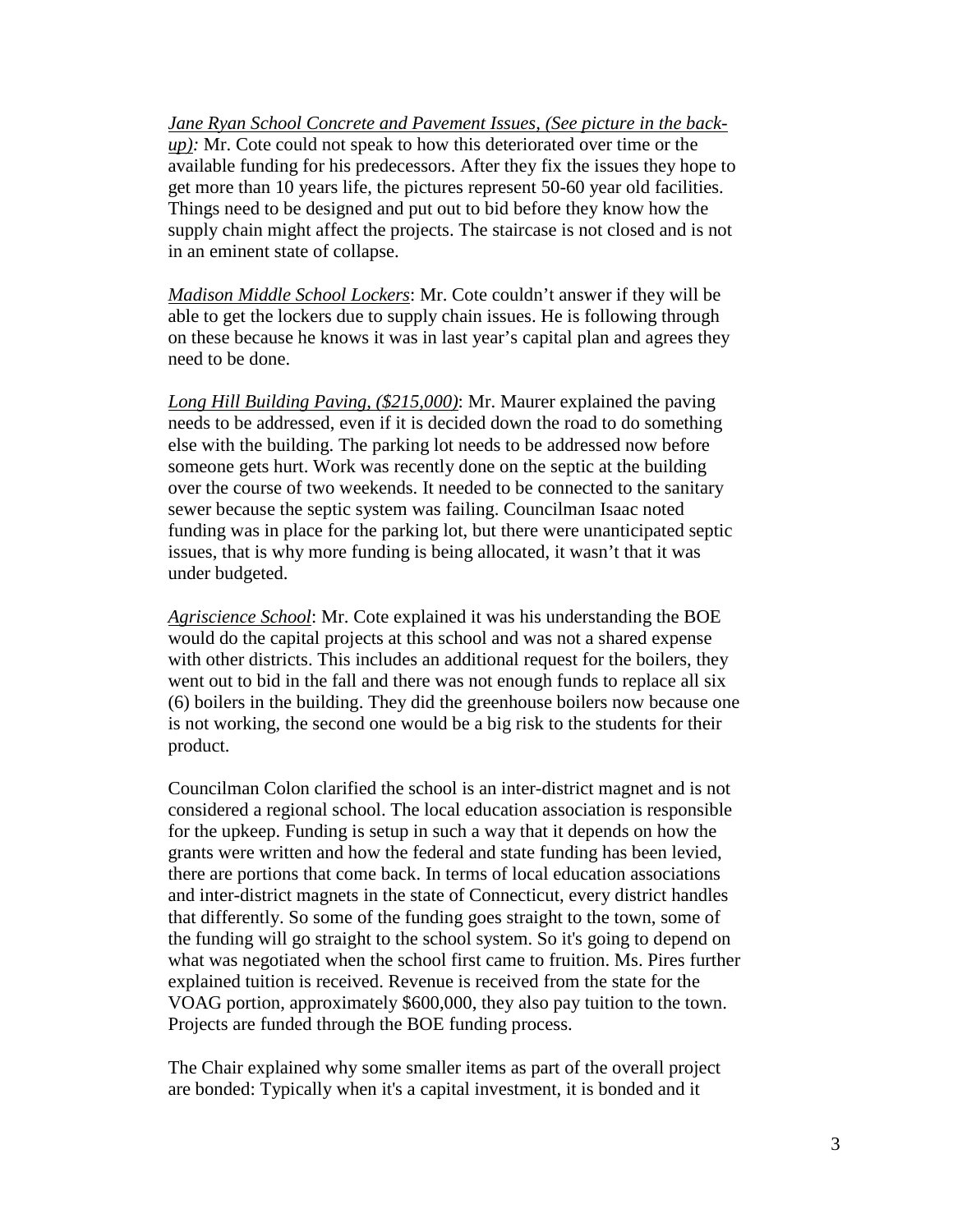doesn't matter whether it's a small expense or a large expense. These are expenses that are depreciated over a long period of time, because they're capital improvements. It is a benefit to spread those payments over a longer period of time, not only for the town, but especially for the taxpayers. They don't want to have their taxes go up every year when paying for a staircase.

*BOE Master Plan*: Councilman Isaac noted she was not comfortable with the plan, it seems to be trying to do a lot and is not focused. Mr. Cote stated the Age Bracket Study is really driving down the problem in the school. The Master Plan is an overall look at the district's facilities, their conditions, not just their HVAC's but their structural condition, their accessibility, and energy efficiency. It is a broad brush look at the buildings, then it's also a look at the educational delivery for the next 10 years. It's more of a future vision for the district. Councilman Isaac stated it appears a lot of that is already being done. It was confirmed the study will help with future decisions for the school, it is a projection.

The Chair noted this resolution passed by unanimous consent at the BOF.

VOTE: Motion CARRIED by unanimous consent

2. RESOLUTION TC29-50: Moved b Buswell, seconded by Cantafio RESOLUTION APPROPRIATING \$11,075,000 FOR THE TRUMBULL (TOWN) CAPITAL IMPROVEMENT PLAN 2022-2023 AND AUTHORIZING THE ISSUANCE OF \$11,075,000 BONDS OF THE TOWN TO MEET SAID APPROPRIATION AND PENDING THE ISSUANCE THEREOF THE MAKING OF TEMPORARY BORROWINGS FOR SUCH PURPOSE (Full Resolution Attached)

\*The Chair explained the committee would work from the spreadsheet contained in the agenda packet, there are six (6) departments and would go department by department taking questions from committee members.

The following is a summary of the explanations for the committee members' questions:

*Roadways:* Mr. Infante Director of Operations explained there will be an impact to pricing based on the current market, but the way asphalt contracts are written, there's a baseline number for liquid asphalt, they work off of that base line number and it's reassessed monthly. Whatever the increases are for the market price, asphalt price will go up, it will follow it down when the asphalt prices drop. There's usually not a supply problem that would slow down the paving program. He did not see any problem completing the paving program as outlined by Mr. Estrada. It's a reasonable request and is about the same that was done last year by the Public Works Department. The biggest problem is the trucking of material, which slows the process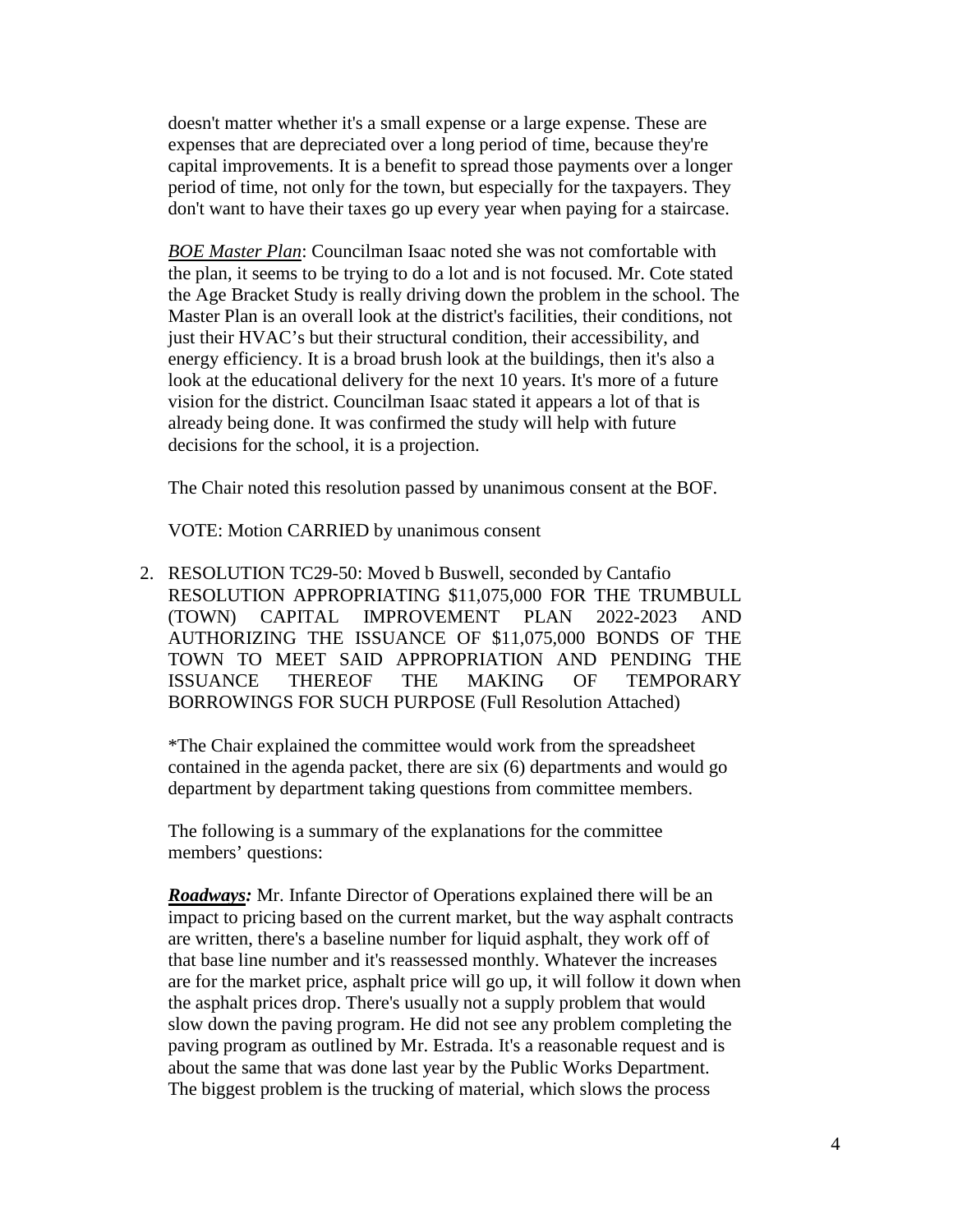down but we had the same issue last year and we're able to accomplish the program.

The number of inches of asphalt used to pave a road depends on the road. There are different loads on roads, with main roads they put more asphalt, and there are different specifications for industrial areas and main roads. If it is a mill job, two inches of asphalt will go back down, for any kind of leveling they will level it and then put two inches down. When reclaiming, (road reconstruction), anywhere from four to six inches of asphalt is put back on the road depending on the load characteristics.

Councilman Scinto noted his road was done approximately ten years ago and it has not held up. Mr. Infante explained that is thermal cracking which is something that happens from different mix designs. The mix designs have changed over time to address higher load roads, they have taken all of the carcinogens out of the asphalt, and is a greener design. Pavement preservation along with paving is key to make the roads work with the new mix designs. Pavement preservation extends the life of the road. The Chair noted there is an excellent graph that Mr. Estrada had in his presentation that shows the difference between how quickly a road deteriorates with these types of efforts as opposed to not doing those things. Mr. Estrada confirmed there are sections of Councilman Scinto's road that have deteriorated rapidly. There will be a conversation with the Council when presenting the operating budget regarding pavement preservation methods and investing in extending the life of some of these roads.

The mix is based on the state DOT standard, and is purchased off state bid. It's a standard product across the board. Mr. Infante is currently looking at different kinds of asphalt that are available to compensate for the mix designs changes, but they're an additional 15%-20% in cost. They are looking at them to see if they justify the additional cost.

The Chair noted this portion of the bond request is half of the overall bond request and is a significant investment in the town and is a primary concern of the residents. He is encouraged with Mr. Estrada's ideas. There is also available over a \$500,000 in LOCIP and TAR funding.

### *Public Facilities***:**

*Trumbull Library*: Mr. Paris, Parks Superintendent explained some of the library's air conditioning/chillers are relatively new, (over the past four years), and others beyond their useful life. Mr. Estrada stated one of the challenges at the library is the building management system, it is an obsolete proprietary platform. They are in the process of looking at a town wide building management system, the first step will be the Town Hall platform and from there will move to the library.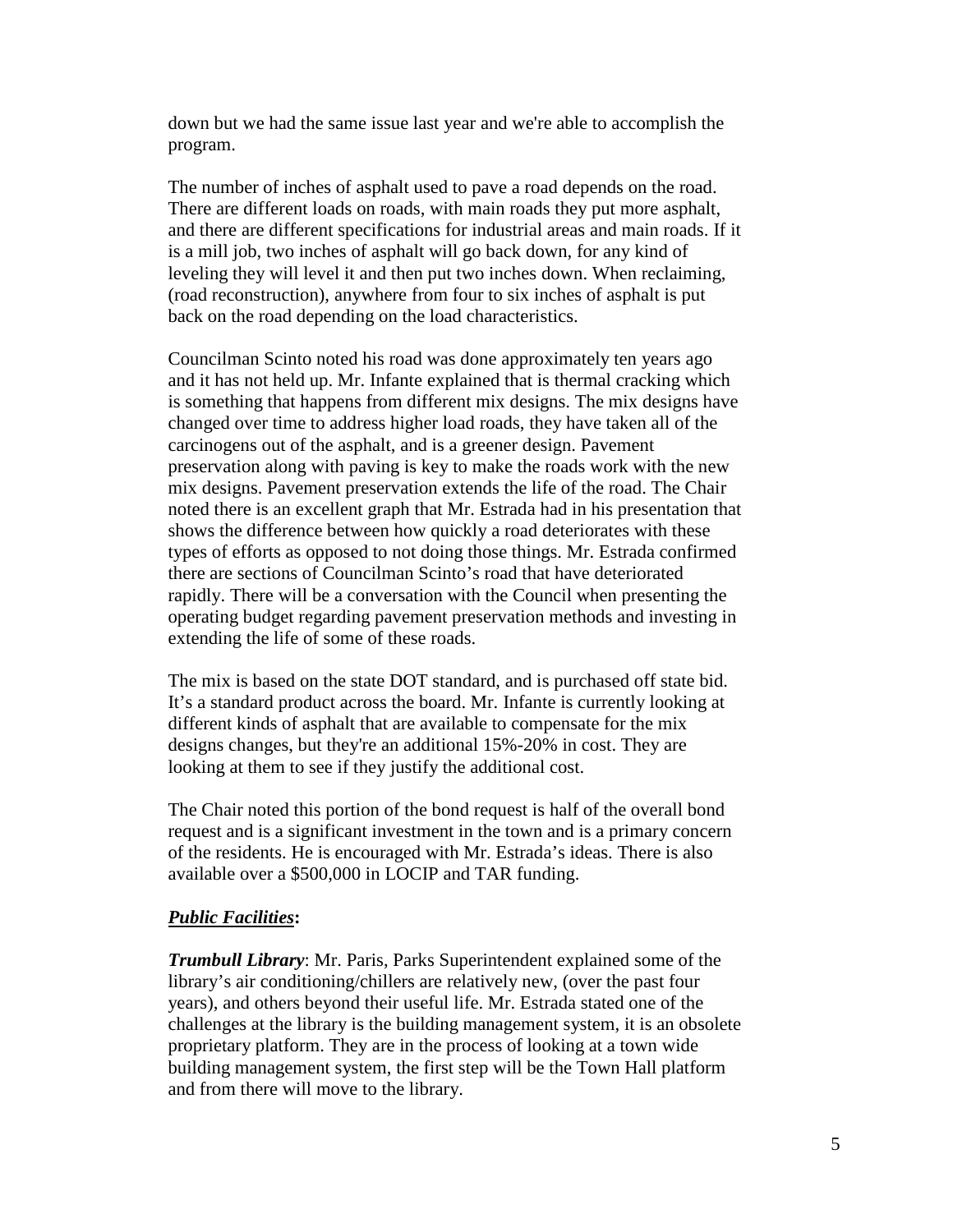*EMS: Mr.* Estrada explained typical design fees for a completed building are 8%-10%. It is anticipated there will be grant funds made available for first responders' facilities and because ours is antiquated they want to be as proactive as possible and be on the front end so when the grants come out they can quickly respond.

*Helen Plumb Building:* The decrease in the funding request represents a substantial change in scope, a roof patch and sealing the envelope.

*Senior Center:* Mr. Paris explained they will not be doing invasive projects at the building and will do make-safe projects only. Ms. Pires explained funds could not be applied from a different project if they were included in a different bonding resolution.

### *Parks Improvement***s**

*Various Locations – Rest Room Upgrades:* Mr. Paris explained they have been playing catch up for the last three years, the original intent was to try to do as much of the work in-kind and spend the money on materials. They have gotten a lot of the internal mechanicals done, but are now at a point where they are going to have to bring in outside contractors. There are increased costs and is concerned as to whether or not they have sufficient funds to be able to do all of the security doors and the roofing. Most of that work is outside their department's scope. It is acquisition and installation. All funds will be used.

### *Athletic Fields:*

*Field #7:* This represents Field #7, a natural field. It is one of the first fields of the campus that has irrigation and used essentially as a prime game field. It had a series of mechanical irrigation problems, and management problems and has number of hazards at this particular point in time. It is now generally relegated to practice only not competition. This field is behind the varsity field and will be primarily soccer and it could be for lacrosse too. The goal is to bring it to a fully operational field again. They have changed the numbers around a few times, fixing the irrigation problems, rerouting, then seeding it and waiting better part of a year. That will get it to a point where we have an operational field. There is always a need for a field.

*Kaatz Pond:* Mr. Maurer explained the dredging of the pond is a separate project from the Veterans Center. Mr. Estrada explained the quality of the pond is very important, if it's allowed to continue to fill-in the way it has, it will be problematic because it's part of the storm water collection system in that area. Mr. Maurer explained as the pond silts in the depth of the pond reduces, and the fish cannot survive. It will become a mosquito breeding pond. Dredging will bring it back to its value for the fish and recreational value for the residents. It's a natural resource and a historic pond.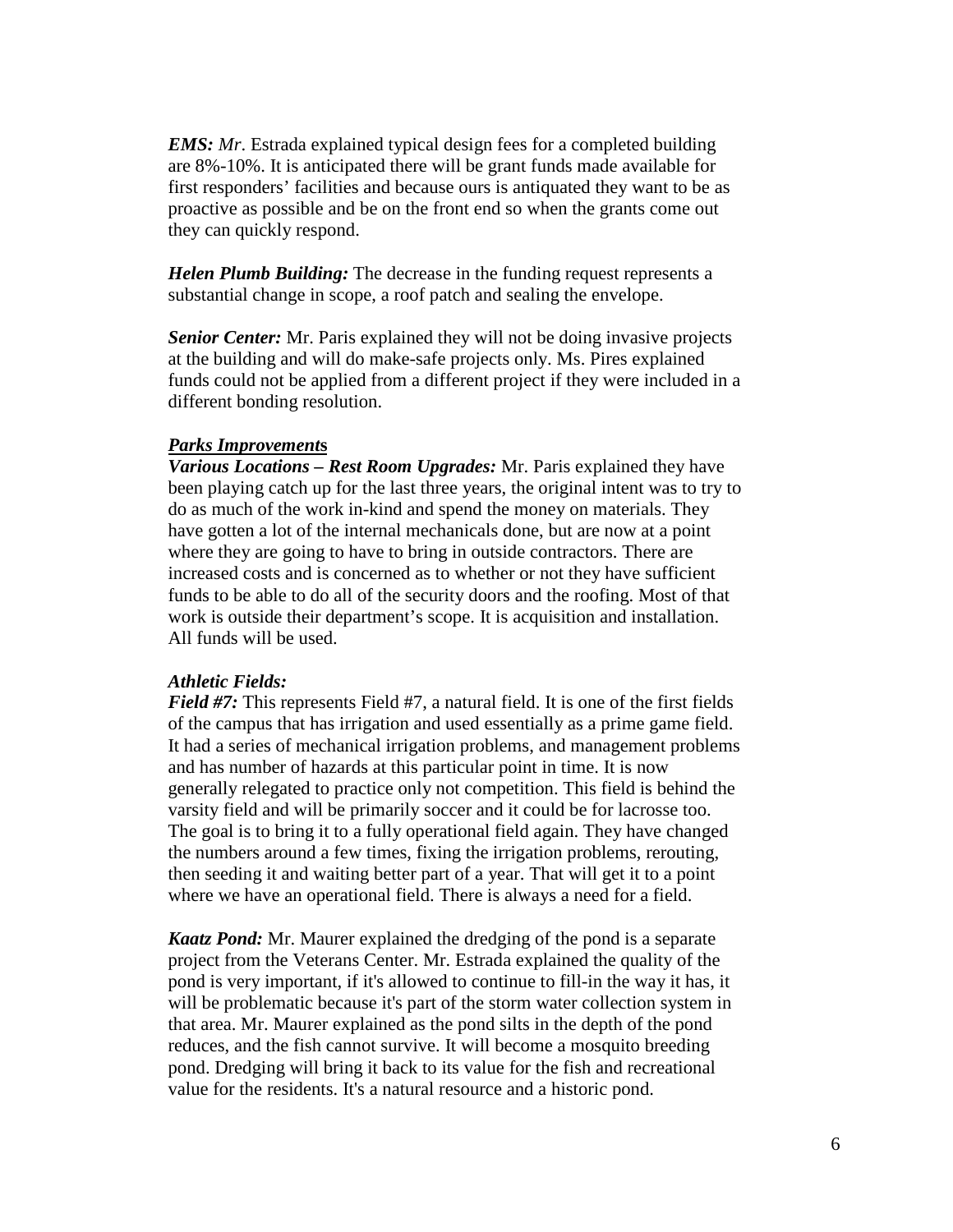Mr. Estrada further explained the request is for the permitting phase. There is a substantial amount of material that has to come out. As a byproduct of that they are we are exploring the most cost effective means, it may have to stay on site, because trucking it off is very expensive. It may be a combination of burying it on site and having some removed. The engineers are working on that and will determine the most cost effective way.

Mr. Paris added part of this project is a complete replacement of the spillway. The spillway is in a state of decline. It's not too far out before it completely fails and washes away. That is the totality of the project and is obviously environmental concern for the watershed. There are some benefits aesthetically, but holding that water in there at the proper depth and having the spillway in place is their primary concern.

The Chair noted this is a safety issue as well since it is dealing with storm water. Mr. Maurer explained the pond is separate issue from the VFW's condition. The VFW was built on top of the old Ice House.

Mr. Paris noted the pond doesn't have mechanisms built into it for regular maintenance. Many years ago, a lot of water was redirected from the Teller Road area that accelerated the amount of material directed into the pond. This lasted decades and once those changes started to go into effect, the whole thing started to fill up rapidly. It wasn't built with that design in place. Anything moving forward will have those mechanical capabilities and maintenance.

#### *Pools:*

*Hillcrest Pool:* This item was removed from the request by the BOF. Attorney Schopick explained items removed by the BOF could be reinstated by the Council by a 2/3 vote.

*Aquatics Facility:* Mr. Estrada explained there is a line item to support pursuing the plan for the Aquatics facility. He will attend the next Aquatics Facility Building Committee meeting. The funding will be to support this preliminary schematic design, site assessment and planning. They are considering a similar proposal to what the senior center development is. The line item is the funding to support bringing on a professional that will develop the study to inform if the site they select is appropriate and what it may look like if they opt to move forward.

Mr. Paris explained both the Aquatics and the Senior/Community Facilities Building Committee are close to merging. Both groups essentially have to agree to become one. Everybody had to get back together again after COVID to see if the assessments for the senior center and the Aquatics facility hadn't changed over two years. With the introduction of other properties to consider, it seems that the Senior Center Building Committee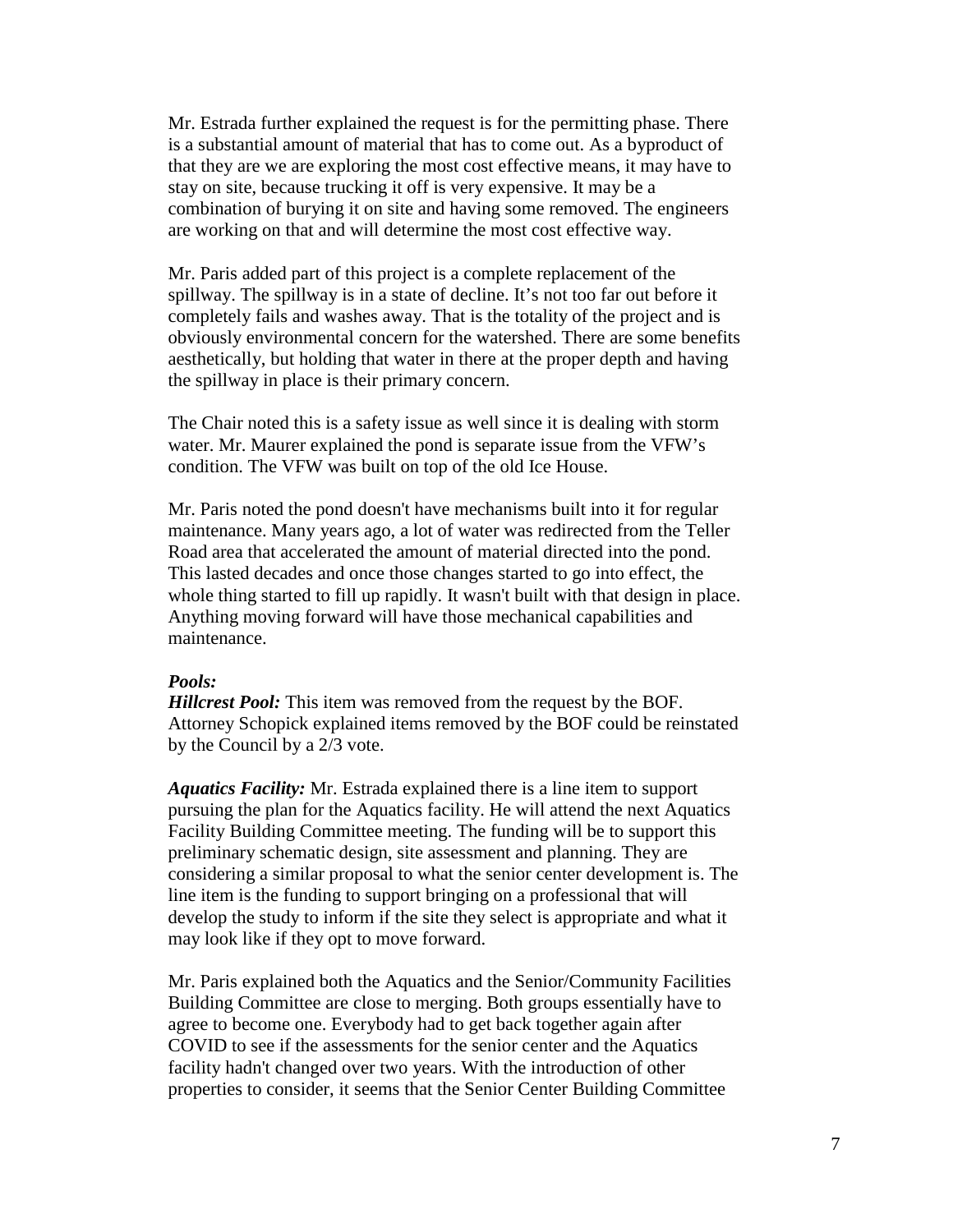is considering Hardy Lane as an option and this Wednesday, it will be will be further discussed by the Aquatics facility. We may be looking at a complete changeover or merging of the committees with a common vision.

The Chair reminded the committee this bonding request is not a spending request, it is a potential borrowing request. If they were to come together they could find design efficiencies, there's a good chance they may not need all the design funds. In order to have an opportunity to go for additional funding grants they need to be included in the plan.

## *Paving*

*Indian Ledge:* Mr. Maurer explained they revised some of the paving to make better use of units and to expedite some of the work. The original program was broken up into three bonding years but they have accelerated it to take advantage of economies of scale.

## *Fleet*

## *EV (Electric Vehicle) Infrastructure and Engineering \$25,000:* Removed from the request by the BOF.

Mr. Estrada explained this is not applicable to grant funding. The investigative portion of the project is to go to each of the town facilities and assess the existing electrical system conditions to determine in the future what is needed to bring dedicated service to support an EV fleet. He anticipates there will be mandates for municipal and state fleets in the future. Before we can think of doing anything, or applying for grants to install any EV chargers, they first need to determine if the existing electrical service can support this. These are not the slow charge 110 volt chargers people have for their cars at home. A municipal fleet cannot operate like. Police vehicles can't be parked, waiting until tomorrow morning to go out on an emergency. Rapid charging is going to be a requirement.

A professional assessment and report is necessary. They don't think many of town locations have the capacity and need to identify what they need to pursue grants for the infrastructure and actual chargers. Mr. Maurer will incorporate the data into their assessment to determine whether it is a good site or not.

Mr. Estrada further explained we don't have the capacity to charge anything at this time and getting into an EV fleet at this time is premature. He anticipates some of the heavier trucks in the future will probably be EV. It'll be an incremental growth in that direction and need to be ahead of the curve by doing our due diligence now. He hopes the Council considers adding this back. Councilman Isaac noted the mandates are coming in 2030.

*Rubber Tire Loader:* Mr. Bogen explained the truck needs a radiator at a cost of \$5,000. The bucket needs to be replaced, (\$10,000) and needs tires,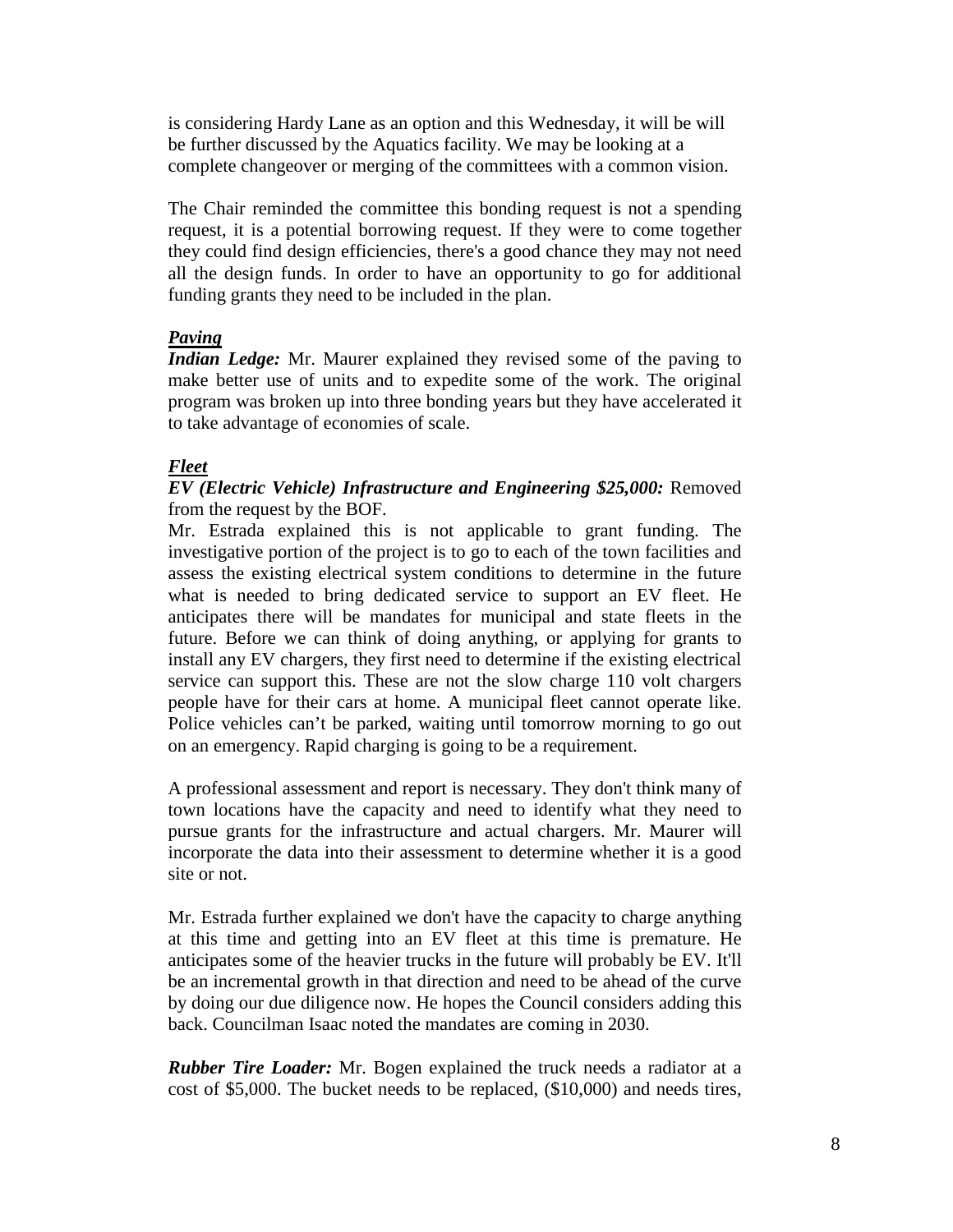(\$10,000 or \$2,500 per tire). Total cost is upwards of \$30,000. A new loader on Sourcewell is \$154,000. If it is bought after March 15 of this year, it goes up \$20,000. State bid price is \$162,000. That bid is up March 31. So again, it'll go up in price. To put \$30,000 into a machine that has this much age and that much wrong with it, not including the hydraulic issues, (\$5,000) it has, is good money after bad. It's a third of a third of the cost of a new one and you're still not guaranteed it will be a reliable vehicle.

It was confirmed they would get money back when they auction the vehicle. Mr. Estrada noted they had a tremendous response on the vehicles auctioned last summer.

This vehicle's useful life is 20 years and is approaching 20 years. This vehicle is used all four seasons every day, six days a week, sometimes seven days.

*Garbage Truck:* Mr. Bogen confirmed this was pushed off another year. It is not used as hard or as often as the previous truck.

**Debt Service:** Ms. Pires stated \$12 million-\$13 million of debt expires per year. They do not borrow the entire amount, they issue notes first, short term loans for a year, then as the projects get completed, and they are bonded. It's different every year, it's normally bond between \$7 million to \$11 million a year. This resolution approves projects for funding, it is not necessarily bonding the entire amount.

Moved by Isaac, seconded by Satin reinstate \$25,000 for the EV (electrical vehicle) charging stations and infrastructure (planning & engineering) line item, (on page 8 of the Town Bond Funding Spreadsheet under the heading Public Facilities-Town Wide. VOTE: Motion FAILED 3-3 (AGAINST: Scinto, Choi, Cantafio)

The Chair extended his gratitude to all the department heads for all their time put into this, the members of this committee and as well as all the members of the Town Council, BOF, First Selectman, and BOE. It's a monument to all this work that the town has been able to maintain an AA+ bond rating, showing great confidence in the investment of our community and fiscal health and future. He applauded all, it's a team effort, something we all work together for all the way down to the people that are plowing our roads and everything else in town, so thank you to everybody. The Chair reminded the BOF passes the funding request was passed by unanimous consent.

VOTE: Motion CARRIED 4-2 (AGAINST: Choi, Scinto)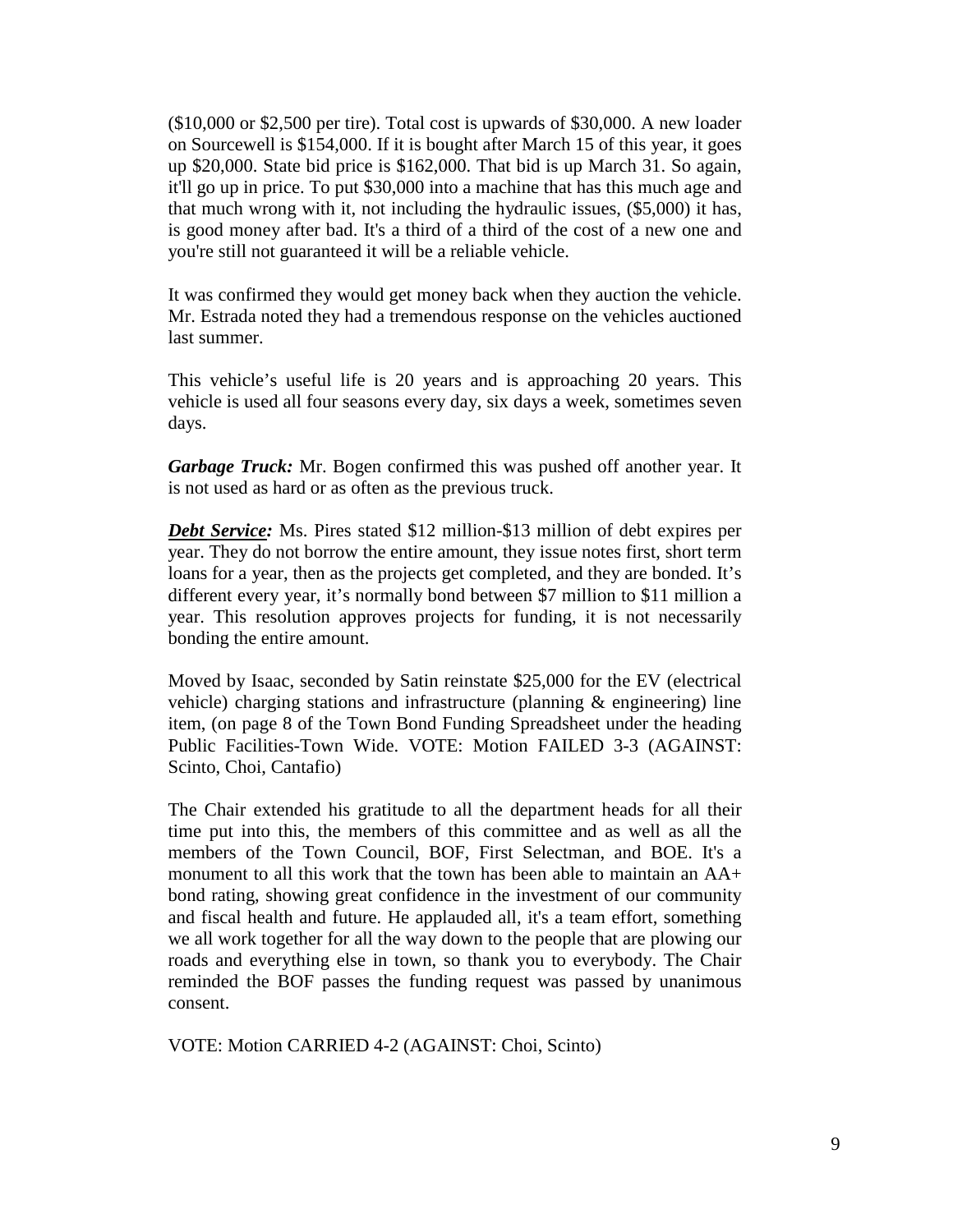ADJOURNMENT: There being no further business to discuss and upon motion made by Cantafio, seconded by Shively the Town Council Finance Committee adjourned at 8:31 p.m.

Respectfully Submitted,

\_\_\_\_\_\_\_\_\_\_\_\_\_\_\_\_\_\_\_\_\_\_\_\_\_\_\_\_\_\_\_\_\_\_\_ Margaret D. Mastroni, Town Council Clerk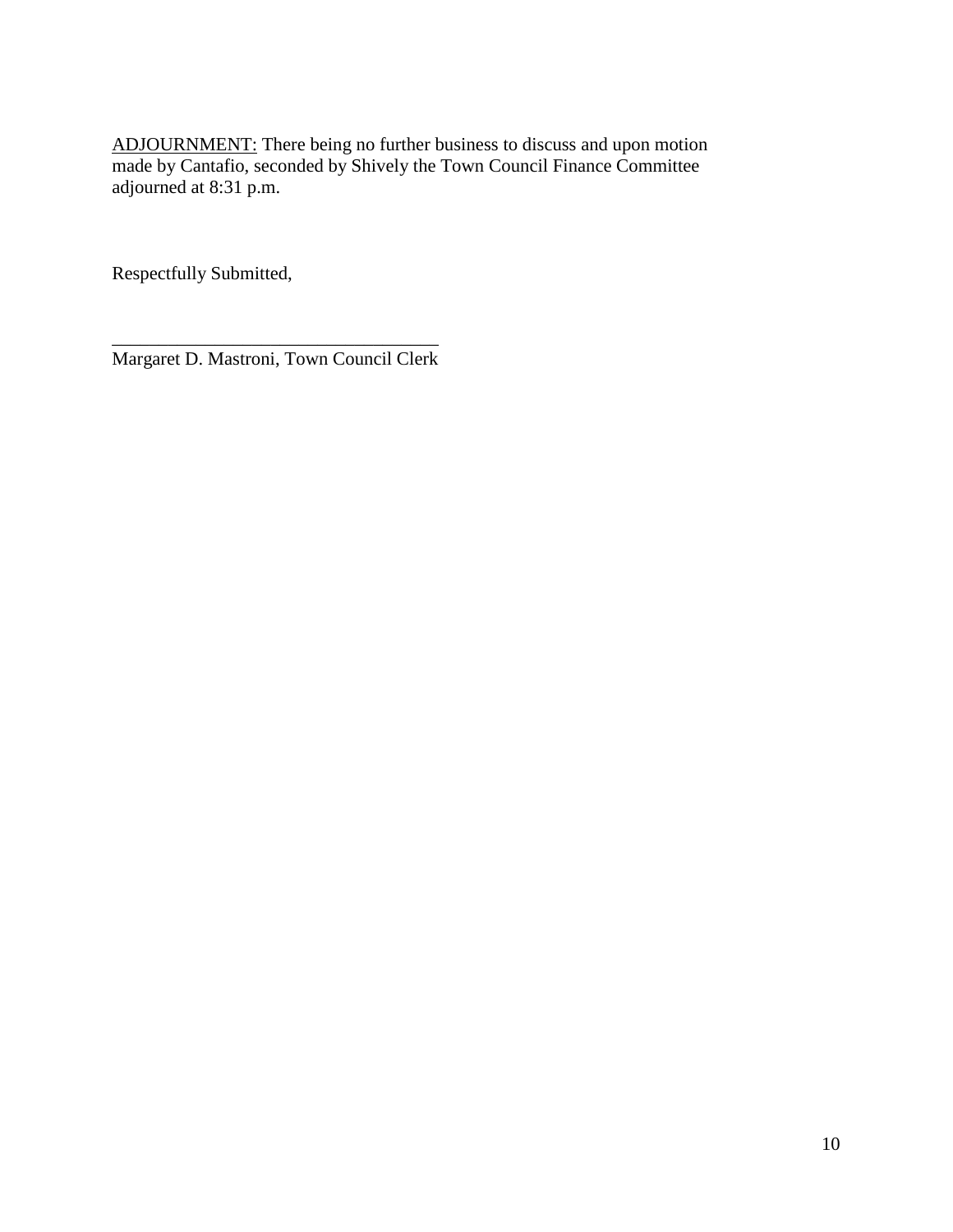#### RESOLUTION TC29-49:

RESOLUTION APPROPRIATING \$3,040,000 FOR THE TRUMBULL BOARD OF EDUCATION CAPITAL IMPROVEMENT PLAN 2022-2023 AND AUTHORIZING THE ISSUANCE OF \$3,040,000 BONDS OF THE TOWN TO MEET SAID APPROPRIATION AND PENDING THE ISSUANCE THEREOF THE MAKING OF TEMPORARY BORROWINGS FOR SUCH PURPOSE

#### RESOLVED:

Section 1. The sum of \$3,040,000 is hereby appropriated by the Town of Trumbull, Connecticut (the "Town") for the planning, acquisition and construction of the Trumbull Board of Education Capital Improvement Plan 2022-2023, as adopted and amended by the Town Council from time to time, and consisting of: (i) School facilities as identified in the plan, (ii) Infrastructure and Equipment, as defined in the plan, and for appurtenances, equipment and services related thereto, as listed below, and for related legal, consulting, advisory and administrative fees and expenses and costs of issuance related thereto, said appropriation being inclusive of any and all State and Federal grants-in-aid thereof (the "Projects"):

| Project                      | Amount        |
|------------------------------|---------------|
| Hillcrest Middle School      | \$<br>180,000 |
| Madison Middle School        | 555,000       |
| Middlebrook Elementary       | 120,000       |
| Daniels Farm Elementary      | 80,000        |
| <b>Jane Ryan Elementary</b>  | 925,000       |
| <b>Booth Hill Elementary</b> | 90,000        |
| Tashua Elementary            | 30,000        |
| Frenchtown Elementary        | 50,000        |
| Agriscience High School      | 287,000       |
| Trumbull High School         | 225,000       |
| Long Hill Admin Building     | 215,000       |
| District Wide                | 250,000       |
| Costs of Issuance            | 33,000        |
|                              | 3,040,000     |

Section 2. The appropriation for any Project which is not required to meet the actual cost of the Project may be transferred by the First Selectman, upon approval of the Town Council, to meet the actual cost of any other public improvement (including Projects authorized hereby and capital projects authorized by prior and future capital resolutions) for which a valid appropriation and bond authorization is outstanding; provided that the aggregate amount of the appropriation authorized pursuant to such transfer shall not exceed 10% of the CIP funding by purpose as last approved by the Town Council.

Section 3. To meet said appropriation \$3,040,000 bonds of the Town or so much thereof as shall be necessary for such purpose, shall be issued, maturing not later than the maximum maturity permitted by the General Statutes of Connecticut, Revision of 1958, as amended from time to time (the "Connecticut General Statutes"). Said bonds may be issued in one or more series as determined by the First Selectman and the Town Treasurer, provided that the total amount of bonds to be issued shall not be less than an amount which will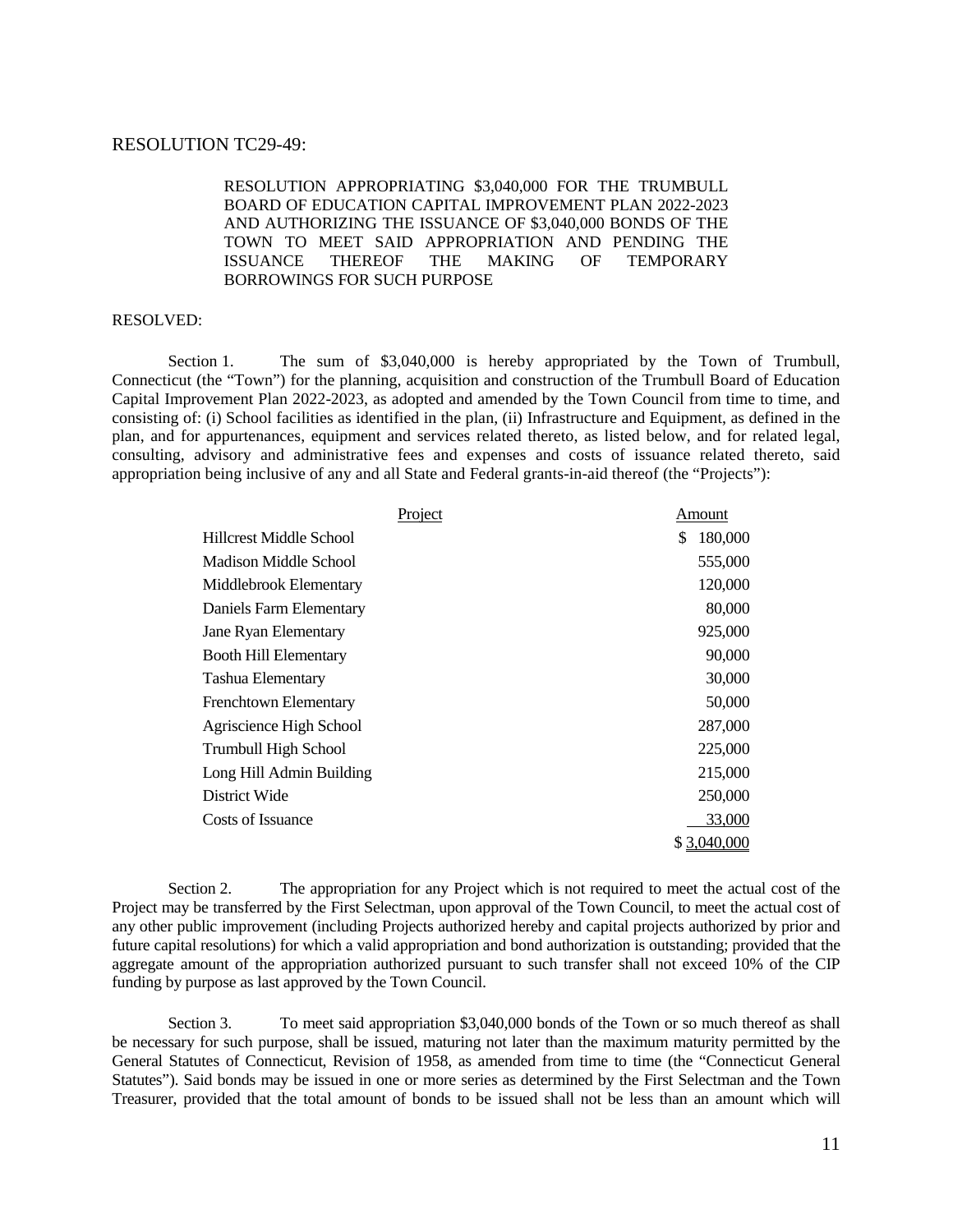provide funds sufficient, with other funds available for such purpose, to pay the principal of and the interest on all temporary borrowings in anticipation of the receipt of the proceeds of said bonds outstanding at the time of the issuance thereof, and to pay for the administrative, financing, legal and other costs of issuance of such bonds. The bonds shall be in the denomination of \$1,000 or a whole multiple thereof, be issued in fully registered form, be executed in the name and on behalf of the Town by the facsimile or manual signatures of the First Selectman and the Town Treasurer, bear the Town seal or a facsimile thereof, be certified by a bank or trust company, which bank or trust company may be designated the registrar and transfer agent, be payable at a bank or trust company, and be approved as to their legality by Robinson & Cole LLP, Hartford, Connecticut. The bonds shall be general obligations of the Town and each of the bonds shall recite that every requirement of law relating to its issue has been duly complied with, that such bond is within every debt and other limit prescribed by law, and the full faith and credit of the Town are pledged to the payment of the principal thereof and interest thereon. The aggregate principal amount of the bonds of each series to be issued, the annual installments of principal, redemption provisions, if any, the certifying, registrar and transfer agent and paying agent, the date, time of issue and sale and other terms, details and particulars of such bonds, including the approval of the rate or rates of interest, shall be determined by the First Selectman and the Town Treasurer, in accordance with the Connecticut General Statutes.

Section 4. Said bonds shall be sold by the First Selectman and the Town Treasurer, in a competitive offering or by negotiation, in their discretion. If sold in a competitive offering, the bonds shall be sold at not less than par and accrued interest on the basis of the lowest net or true interest cost to the Town. A notice of sale or a summary thereof describing the bonds and setting forth the terms and conditions of the sale shall be published at least five days in advance of the sale in a recognized publication carrying municipal bond notices and devoted primarily to financial news and the subject of state and municipal bonds. If the bonds are sold by negotiation, the purchase agreement shall be approved by the First Selectman and the Town Treasurer.

Section 5. The First Selectman and the Town Treasurer are authorized to make temporary borrowings in anticipation of the receipt of the proceeds of said bonds. Notes evidencing such borrowings shall be signed by the First Selectman and the Town Treasurer, have the seal of the Town affixed, be payable at a bank or trust company designated by the First Selectman and the Town Treasurer, be approved as to their legality by Robinson & Cole LLP, Hartford, Connecticut and be certified by a bank or trust company designated by the First Selectman and the Town Treasurer, pursuant to Section 7-373 of the Connecticut General Statutes. The notes shall be issued with maturity dates which comply with the provisions of the Connecticut General Statutes governing the issuance of such notes. The notes shall be general obligations of the Town and each of the notes shall recite that every requirement of law relating to its issue has been duly complied with, that such note is within every debt and other limit prescribed by law, and that the full faith and credit of the Town are pledged to the payment of the principal thereof and the interest thereon. The net interest cost on such notes, including renewals thereof, and the expense of preparing, issuing and marketing, to the extent paid from the proceeds of such renewals or said bonds, shall be included as a cost of the Projects. Upon the sale of the bonds, the proceeds thereof, to the extent required, shall be applied forthwith to the payment of the principal of and the interest on any such notes then outstanding or shall be deposited with a bank or trust company in trust for such purpose.

Section 6. The Town hereby expresses its official intent pursuant to Section 1.150-2 of the Federal Income Tax Regulations, Title 26 (the "Regulations"), to reimburse expenditures paid sixty days prior to and any time after the date of passage of this resolution in the maximum amount of the Projects with the proceeds of bonds, notes, or other tax-exempt obligations ("Tax-Exempt Obligations") authorized to be issued by the Town. The Tax-Exempt Obligations shall be issued to reimburse such expenditures not later than 18 months after the later of the date of the expenditure or the substantial completion of the Projects, or such later date the Regulations may authorize. The Town hereby certifies that the intention to reimburse as expressed herein is based upon its reasonable expectations as of this date. The Director of Finance or her designee is authorized to pay Project expenses in accordance herewith pending the issuance of the Tax-Exempt Obligations.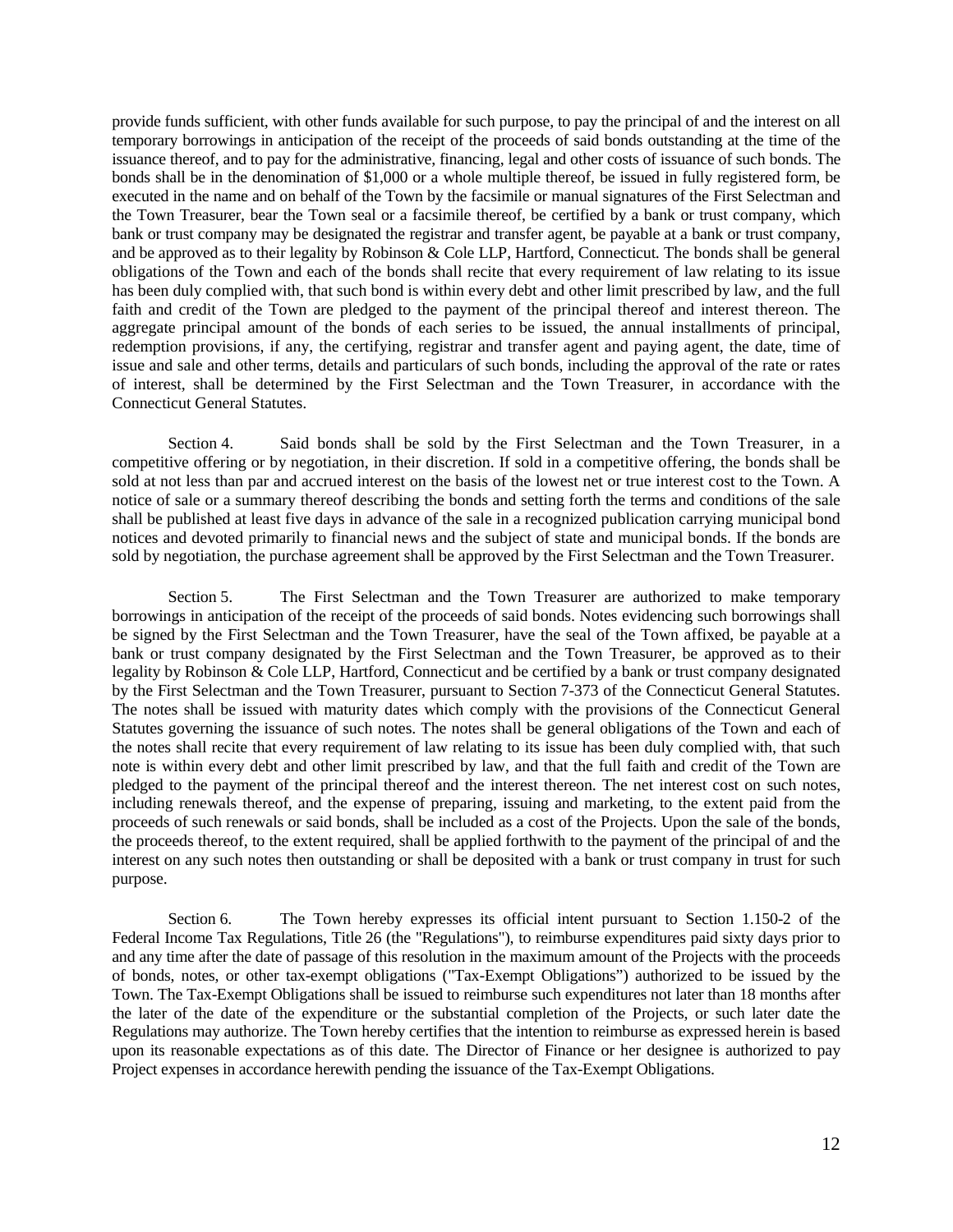Section 7. The First Selectman and the Town Treasurer are hereby authorized, on behalf of the Town, to enter into agreements or otherwise covenant for the benefit of bondholders to provide information on an annual or other periodic basis to the Municipal Securities Rulemaking Board (the "MSRB") and to provide notices to the MSRB of certain events as enumerated in Securities and Exchange Commission Exchange Act Rule 15c2-12, as amended, as may be necessary, appropriate or desirable to effect the sale of the bonds and notes authorized by this resolution. Any agreements or representations to provide information to MSRB made prior hereto are hereby confirmed, ratified and approved.

Section 8. The First Selectman and the Town Treasurer, or either of them, are hereby authorized, on behalf of the Town, to enter into any other agreements, instruments, documents and certificates, including tax and investment agreements, for the consummation of the transactions contemplated by this resolution. The First Selectman and the Town Treasurer, or either of them, are hereby authorized, on behalf of the Town, to apply for and accept any and all Federal and State loans and/or grants-in-aid of the Project, to expend said funds in accordance with the terms hereof, and in connection therewith to contract in the name of the Town with engineers, contractors and others.

Section 9. The Board of Education is authorized in the name and on behalf of the Town to apply to the Connecticut Commissioner of Education for any and all State grants-in-aid of the Projects.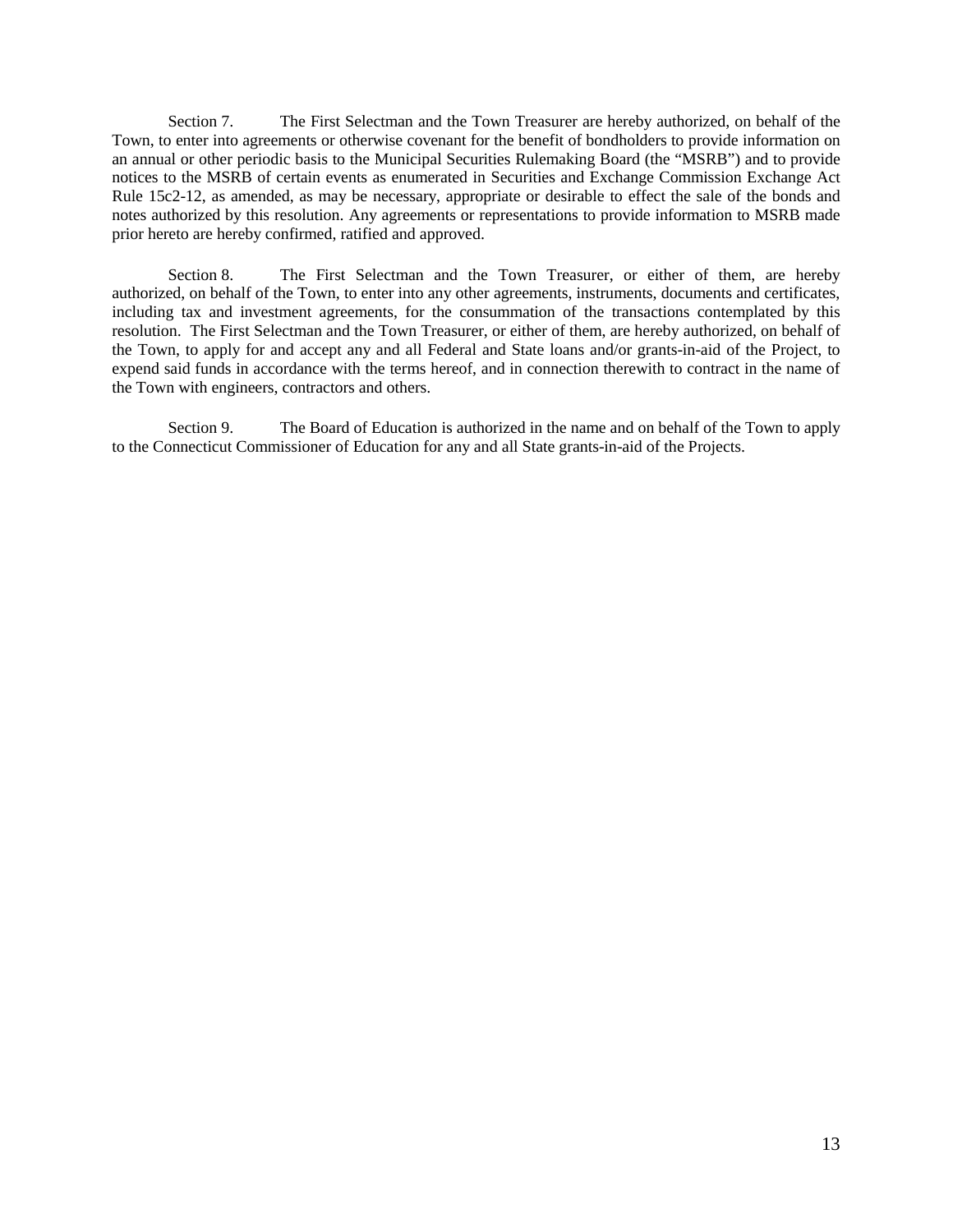### RESOLUTION TC29-50:

### RESOLUTION APPROPRIATING \$11,075,000 FOR THE TRUMBULL (TOWN) CAPITAL IMPROVEMENT PLAN 2022-2023 AND AUTHORIZING THE ISSUANCE OF \$11,075,000 BONDS OF THE TOWN TO MEET SAID APPROPRIATION AND PENDING THE ISSUANCE THEREOF THE MAKING OF TEMPORARY BORROWINGS FOR SUCH PURPOSE

#### RESOLVED:

Section 1. The sum of \$11,075,000 is hereby appropriated by the Town of Trumbull, Connecticut (the "Town") for the planning, acquisition and construction of the various projects comprising the Trumbull (Town) Capital Improvement Plan 2022-2023, as adopted and amended by the Town Council from time to time, and consisting of: (i) Roadways, (ii) Public Facilities, (iii) Park Improvements, (iv) Fleet and Equipment; (v) other projects, including economic development and various road and drainage improvements and engineering; and (vi) Enterprise (WPCA); and including appurtenances, equipment and services related thereto, as listed below, and for related legal, consulting, advisory and administrative fees and expenses and costs of issuance related thereto, said appropriation being exclusive of and in addition to any and all State and Federal grants-in-aid thereof (the "Projects"):

| Project                                                                                                      | Amount       |
|--------------------------------------------------------------------------------------------------------------|--------------|
| Roadways                                                                                                     | \$4,595,253  |
| <b>Public Facilities</b>                                                                                     | 2,311,556    |
| Park Improvements                                                                                            | 2,373,500    |
| Fleet and Equipment                                                                                          | 494,800      |
| Other projects, including economic development and various road and<br>drainage improvements and engineering | 686,000      |
| Enterprise (WPCA)                                                                                            | 500,000      |
| Costs of Issuance                                                                                            | 113,891      |
|                                                                                                              | \$11,075,000 |

Section 2. The appropriation for any Project which is not required to meet the actual cost of the Project may be transferred by the First Selectman, upon approval of the Town Council, to meet the actual cost of any other public improvement (including Projects authorized hereby and capital projects authorized by prior and future capital resolutions) for which a valid appropriation and bond authorization is outstanding; provided that the aggregate amount of the appropriation authorized pursuant to such transfer shall not exceed 10% of the CIP funding by purpose as last approved by the Town Council.

Section 3. To meet said appropriation \$11,075,000 bonds of the Town or so much thereof as shall be necessary for such purpose, shall be issued, maturing not later than the maximum maturity permitted by the General Statutes of Connecticut, Revision of 1958, as amended from time to time (the "Connecticut General Statutes"). Said bonds may be issued in one or more series as determined by the First Selectman and the Town Treasurer, provided that the total amount of bonds to be issued shall not be less than an amount which will provide funds sufficient, with other funds available for such purpose, to pay the principal of and the interest on all temporary borrowings in anticipation of the receipt of the proceeds of said bonds outstanding at the time of the issuance thereof, and to pay for the administrative, financing, legal and other costs of issuance of such bonds. The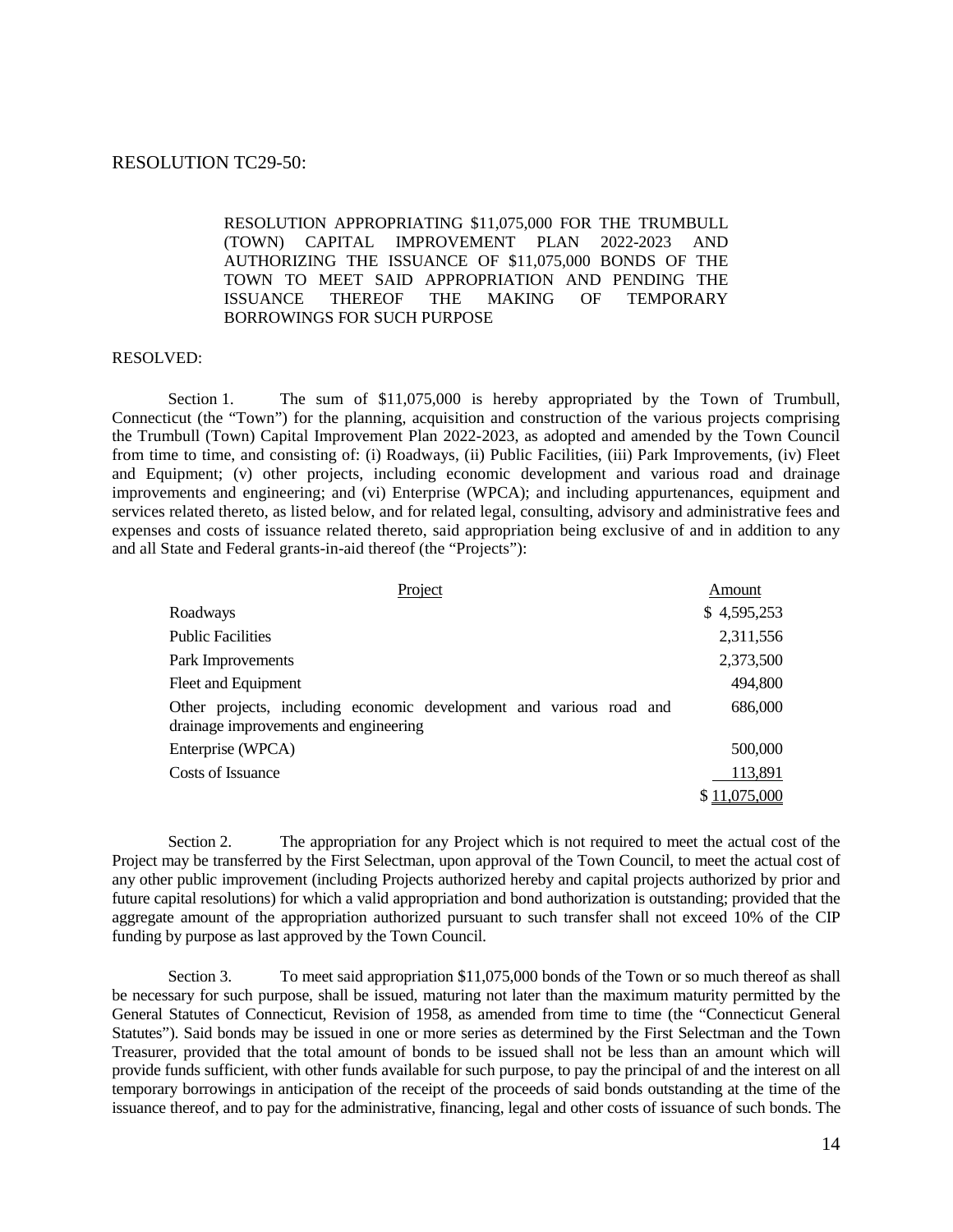bonds shall be in the denomination of \$1,000 or a whole multiple thereof, be issued in fully registered form, be executed in the name and on behalf of the Town by the facsimile or manual signatures of the First Selectman and the Town Treasurer, bear the Town seal or a facsimile thereof, be certified by a bank or trust company, which bank or trust company may be designated the registrar and transfer agent, be payable at a bank or trust company, and be approved as to their legality by Robinson & Cole LLP, Hartford, Connecticut. The bonds shall be general obligations of the Town and each of the bonds shall recite that every requirement of law relating to its issue has been duly complied with, that such bond is within every debt and other limit prescribed by law, and the full faith and credit of the Town are pledged to the payment of the principal thereof and interest thereon. The aggregate principal amount of the bonds of each series to be issued, the annual installments of principal, redemption provisions, if any, the certifying, registrar and transfer agent and paying agent, the date, time of issue and sale and other terms, details and particulars of such bonds, including the approval of the rate or rates of interest, shall be determined by the First Selectman and the Town Treasurer, in accordance with the Connecticut General Statutes.

Section 4. Said bonds shall be sold by the First Selectman and the Town Treasurer, in a competitive offering or by negotiation, in their discretion. If sold in a competitive offering, the bonds shall be sold at not less than par and accrued interest on the basis of the lowest net or true interest cost to the Town. A notice of sale or a summary thereof describing the bonds and setting forth the terms and conditions of the sale shall be published at least five days in advance of the sale in a recognized publication carrying municipal bond notices and devoted primarily to financial news and the subject of state and municipal bonds. If the bonds are sold by negotiation, the purchase agreement shall be approved by the First Selectman and the Town Treasurer.

Section 5. The First Selectman and the Town Treasurer are authorized to make temporary borrowings in anticipation of the receipt of the proceeds of said bonds. Notes evidencing such borrowings shall be signed by the First Selectman and the Town Treasurer, have the seal of the Town affixed, be payable at a bank or trust company designated by the First Selectman and the Town Treasurer, be approved as to their legality by Robinson & Cole LLP, Hartford, Connecticut and be certified by a bank or trust company designated by the First Selectman and the Town Treasurer, pursuant to Section 7-373 of the Connecticut General Statutes. The notes shall be issued with maturity dates which comply with the provisions of the Connecticut General Statutes governing the issuance of such notes. The notes shall be general obligations of the Town and each of the notes shall recite that every requirement of law relating to its issue has been duly complied with, that such note is within every debt and other limit prescribed by law, and that the full faith and credit of the Town are pledged to the payment of the principal thereof and the interest thereon. The net interest cost on such notes, including renewals thereof, and the expense of preparing, issuing and marketing, to the extent paid from the proceeds of such renewals or said bonds, shall be included as a cost of the Projects. Upon the sale of the bonds, the proceeds thereof, to the extent required, shall be applied forthwith to the payment of the principal of and the interest on any such notes then outstanding or shall be deposited with a bank or trust company in trust for such purpose.

Section 6. The Town hereby expresses its official intent pursuant to Section 1.150-2 of the Federal Income Tax Regulations, Title 26 (the "Regulations"), to reimburse expenditures paid sixty days prior to and any time after the date of passage of this resolution in the maximum amount of the Projects with the proceeds of bonds, notes, or other tax-exempt obligations ("Tax-Exempt Obligations") authorized to be issued by the Town. The Tax-Exempt Obligations shall be issued to reimburse such expenditures not later than 18 months after the later of the date of the expenditure or the substantial completion of the Projects, or such later date the Regulations may authorize. The Town hereby certifies that the intention to reimburse as expressed herein is based upon its reasonable expectations as of this date. The Director of Finance or her designee is authorized to pay Project expenses in accordance herewith pending the issuance of the Tax-Exempt Obligations.

Section 7. The First Selectman and the Town Treasurer are hereby authorized, on behalf of the Town, to enter into agreements or otherwise covenant for the benefit of bondholders to provide information on an annual or other periodic basis to the Municipal Securities Rulemaking Board (the "MSRB") and to provide notices to the MSRB of certain events as enumerated in Securities and Exchange Commission Exchange Act